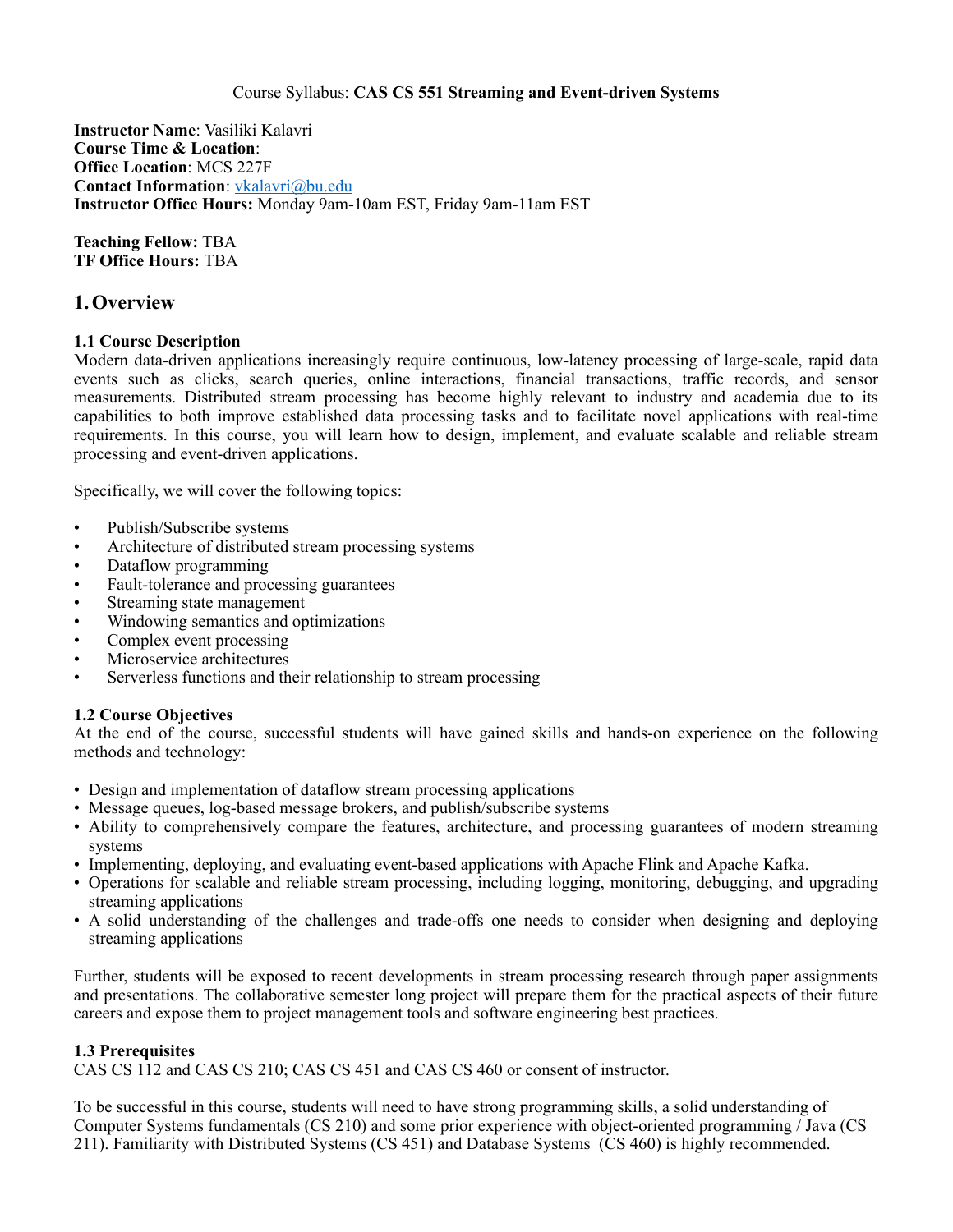## **2. Instructional Format, Course Pedagogy, and Approach to Learning**

## **2.1 Courseware**

- We will use the **course website** to maintain an up-to-date class schedule:<https://vasia.github.io/dspa21/>
- We will use **Piazza** for announcements, questions, discussions, and all other communication: [https://piazza.com/](https://piazza.com/bu/spring2021/cs591k1) [bu/spring2021/cs591k1](https://piazza.com/bu/spring2021/cs591k1)
- We will use **Gitlab** for the hands-on sessions, the semester projects, and homework submission: [https://cs591k1](https://cs591k1-gitlab.bu.edu/) [gitlab.bu.edu/](https://cs591k1-gitlab.bu.edu/) 
	- Sign up for an account using your BU email.<br>• Once approved, you will be able o login and
	- Once approved, you will be able o login and create projects.

## **2.2 Lectures**

Lectures will be held during the assigned time slots. Section 4 of the syllabus provides the topic and assigned readings for each lecture. You are expected to complete the readings before the day of the lecture and actively participate in class discussions. Lecture slides will be made available on the class website prior to the lectures or shortly after.

## **2.3 Discussions**

Students are expected to attend the weekly discussion section they have been assigned to. The Teaching Fellows will lead the discussion sessions. The objectives are: to present material on the required tools such as "Apache Flink", "Apache Kafka", and "Stateful Functions", that reinforce the concepts covered in the lectures, and answer questions (or provide clarifications) regarding the assignments and projects. The Teaching Fellow will post information to Piazza as necessary. In addition to the discussions, the Teaching Fellows will hold weekly Office Hours.

## **2.3.1 Software requirements**

During the discussions sessions, you will solve a set of programming exercises using Apache Flink and Apache Kafka. Please use your own laptop or desktop computer and make sure to setup your environment correctly as described below.

You can develop and execute Flink applications on Linux, macOS, and Windows. However, UNIX-based setups have complete tooling support and are generally preferred by Flink developers. **All assignments assume a UNIX-based setup**. If you are a Windows user, you are advised to use Windows subsystem for Linux (WSL), Cygwin, or a Linux virtual machine to run Flink in a UNIX environment.

To setup and run Flink, you additionally need:

A Java 8 or 11 installation. To develop Flink applications and use its DataStream API in Java or Scala you will need a Java JDK. A Java JRE is not sufficient!

Apache Maven 3.x. Flink provides Maven archetypes to bootstrap new projects.

An IDE for Java and/or Scala development. Common choices are IntelliJ IDEA, Eclipse, or Netbeans with appropriate plugins installed. We recommend using IntelliJ IDEA.

Even though Apache Flink is a distributed data processing system, you will typically develop and run initial tests on your local machine. This makes development easier and simplifies cluster deployment, as you can run the exact same code in a cluster environment without making any changes.

## **2.4 Classroom recordings (LfA only)**

All class sessions will be recorded for the benefit of registered students who are unable to attend live sessions (either in person or remotely) due to time zone differences, illness or other special circumstances. Recorded sessions will be made available to registered students ONLY via their password-protected BU account. Students may not share such sessions with anyone not registered in the course and may certainly not repost them in a public platform. Students have the right to opt-out of being part of the class recording. Please consult the following site for further details: https://digital.bu.edu/lfa-classroom-recordings.

## **2.5 Course Materials**

There is no required textbook for this class. Slides, lecture notes, and other publicly available resources will be published on the course website and on Piazza. A list of readings is provided in the course website: [https://](https://vasia.github.io/dspa21/readings.html) [vasia.github.io/dspa21/readings.html.](https://vasia.github.io/dspa21/readings.html) You should be able to access all readings when connected to the campus network. Please contact the instructor if any of the listed readings is unavailable or inaccessible.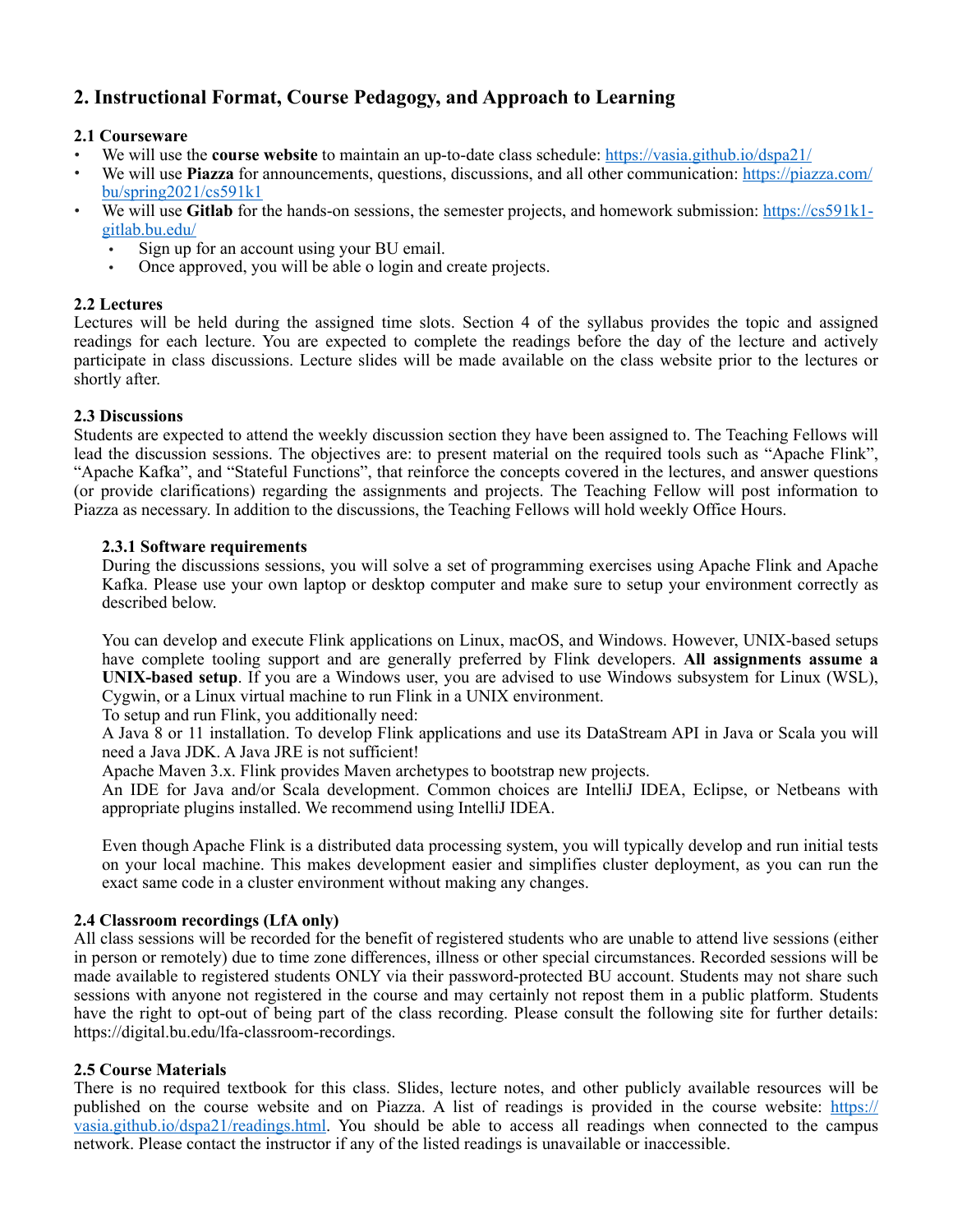## **3. Assignments and Grading Criteria**

## **3.1 Semester Project**

This class is highly collaborative and research-oriented. During the first week, you will be provided with a list of semester projects and you will be asked to select your top-3 preferences. You will then be assigned to a project team with 3-5 students. During the semester, the team will be working together to deliver:

- A **design document** outlining (1) the project goals, (2) an implementation and evaluation plan, (3) the task distribution among team members.
- A **midterm project demo**. Demos will be presented (live or pre-recorded) during class time on **March 9**.
- A **final demo and poster** to be presented during the last day of class.
- The project's **gitlab repository**, including code, tests, automation and plotting scripts, and documentation.

## **3.2 Paper assignment**

Every team will be assigned one research paper to read, review, and present. Paper assignments consist of the following deliverables:

- 1. A written review, to be completed and submitted individually.
- 2. A **collaborative** paper presentation. Every team will present a research paper in class on their assigned date. Presentations will be 30'-40' long and can be delivered live or in pre-recorded format.

## **3.3 Grading Scheme**

Your final grade will be determined as follows:

1. Participation & effort (10%):

- In-class discussions.
- Piazza contributions.
- Office Hours participation.
- Git activity.
- 2. Paper assignment (20%):
	- Written review 10%.
	- Oral presentation 10%.
- 3. Semester project (70%) (in teams of 3-5 students):
	- Design document (maximum 3 pages) 10%.
	- Midterm demo 20%.
	- Final demo and deliverables: 40%. The final deliverables include (1) the full code implementing the project tasks as defined in the project design document, (2) auxiliary code for data pre-processing, deployment, and testing, (3) complete supporting documentation.

Individual contributions to collaborative assignments will be assessed by taking into account the following:

- The quality of individual task deliverables outlined in the project design document.
- The individual's ability to answer questions about the project during demo presentations and office hours.
- The individual's performance during the paper and demo presentations.
- The individual's contribution to the project's gitlab repository (git history).

There is no final exam at the end of the course.

## **4. Class and University Policies**

## **4.1 Homework submission**

All assignments and the project deliverables will be submitted via the course Gitlab. All deliverables are **due by latest 11:59pm on the day of the respective deadline**.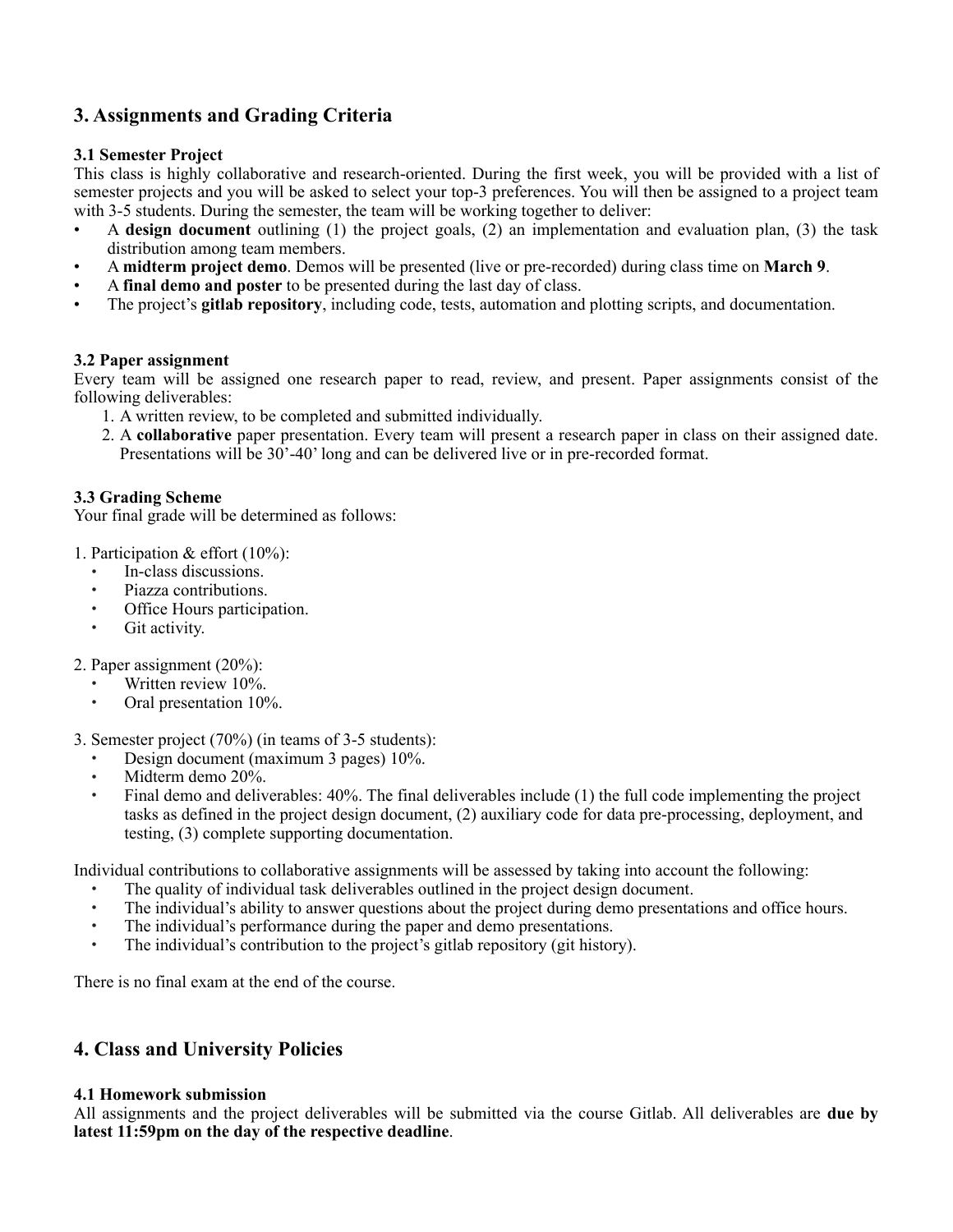#### **4.2 Attendance**

Students are expected to attend each class session unless they have a valid reason for being absent. Acceptable excused absences include observing religious holidays and illness. In such cases, students are advised to contact the instructor as soon as possible, so that reasonable accommodations can be provided. Please review the **[BU](https://www.bu.edu/academics/policies/attendance/) [attendance policy](https://www.bu.edu/academics/policies/attendance/)** and the **[BU Policy on Religious Observance](https://www.bu.edu/academics/policies/absence-for-religious-reasons/)** for more information.

#### **4.3 Late work policy**

Students who submit homework late will only be eligible for up to **50% of the original score**.

#### **4.4 Academic conduct**

Academic standards and the code of academic conduct are taken very seriously at our university. Please take the time to review the CAS Academic Conduct Code: <http://www.bu.edu/academics/resources/academic-conduct-code/> and the GRS Academic Conduct Code: [http://www.bu.edu/cas/students/graduate/grs-forms-policies-procedures/](http://www.bu.edu/cas/students/graduate/grs-forms-policies-procedures/academic-discipline-procedures/) [academic-discipline-procedures/](http://www.bu.edu/cas/students/graduate/grs-forms-policies-procedures/academic-discipline-procedures/). Please review the sections regarding plagiarism and cheating carefully. Copies of the CAS Academic Conduct Code are also available in room CAS 105. A student suspected to violate this code will be reported to the Academic Conduct Committee, and if found culpable, the student will receive a grade of "F" for the course

All assignments must be completed individually, unless instructed otherwise. Discussion with fellow students via Piazza or in-person are encouraged, but presenting the work of another person as your own is expressly forbidden. This includes "borrowing", "stealing", copying programs/solutions or parts of them from others. Note that we may use an automated plagiarism checker. Cheating will not be tolerated under any circumstances.

Any resources, including material from other students (current or past), that are used, beyond the text or that provided by the TF or professor must be clearly acknowledged and attributed. Using such material may at the discretion of the TF or professor result in a lower grade. However, if such material is used and not acknowledged and 12 attributed, it will automatically be considered as possible academic misconduct.

## **5. Accommodations**

If you are a student with a disability or believe you might have a disability that requires accommodations, please contact the Office for Disability Services (ODS) at (617) 353-3658 or access@bu.edu to coordinate any reasonable accommodation requests. ODS is located at 25 Buick Street on the 3rd floor.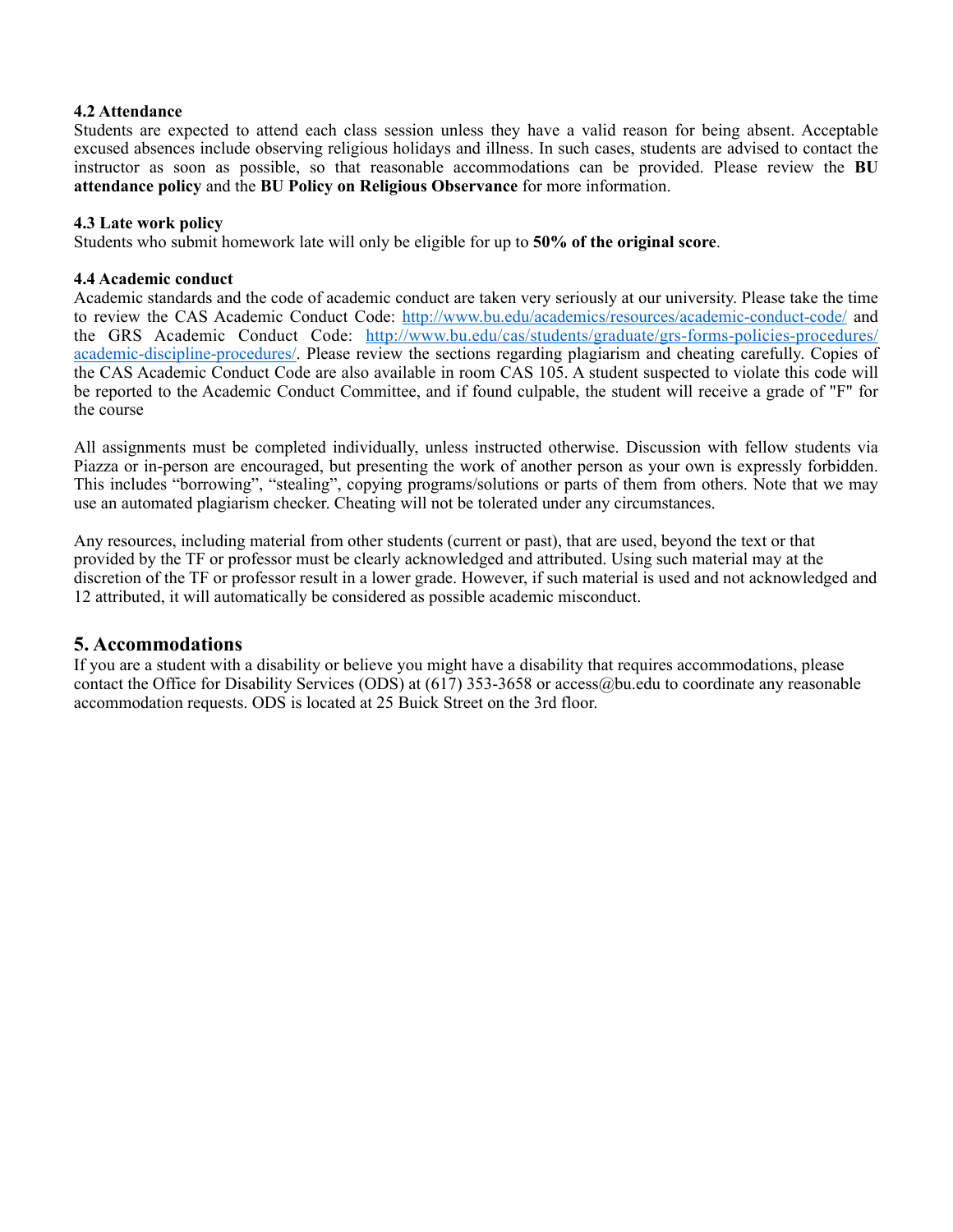## **6. Detailed Schedule**

The rest of the syllabus is tentative and might be updated during the semester. We will be keeping you informed of any changes made to the readings or assignment deadline via Piazza.

# Make sure to become familiar with the **[Official Semester Dates](https://www.bu.edu/reg/calendars/semester/)**.

Some of the critical Semester Dates are:

- The Last Day to DROP Clases (without a 'W' grade) March 1, 2021.<br>• The Last Day to DROP Classes (with a 'W' grade) April 2, 2021
- The Last Day to DROP Classes (with a 'W' grade) April 2, 2021.

| <b>Date</b> | <b>Topic</b>                                          | <b>Readings</b>                                                                                                                  | Assignment/<br><b>Deliverable</b>                 |
|-------------|-------------------------------------------------------|----------------------------------------------------------------------------------------------------------------------------------|---------------------------------------------------|
| 01/25       | Discussion #1: Introduction to<br><b>Apache Flink</b> | Flink quickstart guide<br>https://ci.apache.org/projects/flink/<br>flink-docs-release-1.12/try-flink/<br>local installation.html |                                                   |
| 01/26       | Introduction to stream<br>processing                  | The 8 Requirements of Real-Time<br>Stream Processing [1]                                                                         |                                                   |
| 01/28       | <b>Fundamentals of dataflow</b><br>streaming systems  | Beyond Analytics: The evolution of<br>Stream Processing Systems [2]                                                              |                                                   |
| 02/01       | Discussion #2: Introduction to<br>Apache Kafka        | Kafka quickstart guide<br>https://kafka.apache.org/quickstart                                                                    | <b>Project Selection</b>                          |
| 02/02       | Stream ingestion and<br>streaming sources             | Helios: hyperscale indexing for the<br>cloud & edge [3]                                                                          |                                                   |
| 02/04       | Publish/subscribe systems                             | The Many Faces of Publish/<br>Subscribe [4]                                                                                      |                                                   |
| 02/08       | Discussion #3: The<br>DataStream API (part I)         | https://ci.apache.org/projects/flink/<br>flink-docs-release-1.12/dev/<br>datastream api.html                                     |                                                   |
| 02/09       | Introduction to dataflow<br>programming               |                                                                                                                                  |                                                   |
| 02/11       | Notions of time in stream<br>processing               | Flexible Time Management in Data<br>Stream Systems [5]                                                                           |                                                   |
| 02/16       | Discussion #4: The<br>DataStream API (part II)        |                                                                                                                                  |                                                   |
| 02/18       | Progress tracking                                     | Out-of-order processing: a new<br>architecture for high-performance<br>stream systems [6]                                        |                                                   |
| 02/19       |                                                       |                                                                                                                                  | Project deliverable #1:<br><b>Design Document</b> |
| 02/22       | Discussion #5: Event time                             |                                                                                                                                  |                                                   |
| 02/23       | Windowing semantics                                   | SECRET: a model for analysis of<br>the execution semantics of stream<br>processing systems [7]                                   |                                                   |
| 02/25       | Window evaluation and<br>optimizations                | <b>Efficient Window Aggregation with</b><br>General Stream Slicing [8]                                                           |                                                   |
| 03/01       | Discussion #6: Window<br>operators                    | https://ci.apache.org/projects/flink/<br>flink-docs-release-1.12/dev/stream/<br>operators/windows.html                           |                                                   |
| 03/02       | Streaming state management                            | State Management in Apache Flink<br>[9]                                                                                          |                                                   |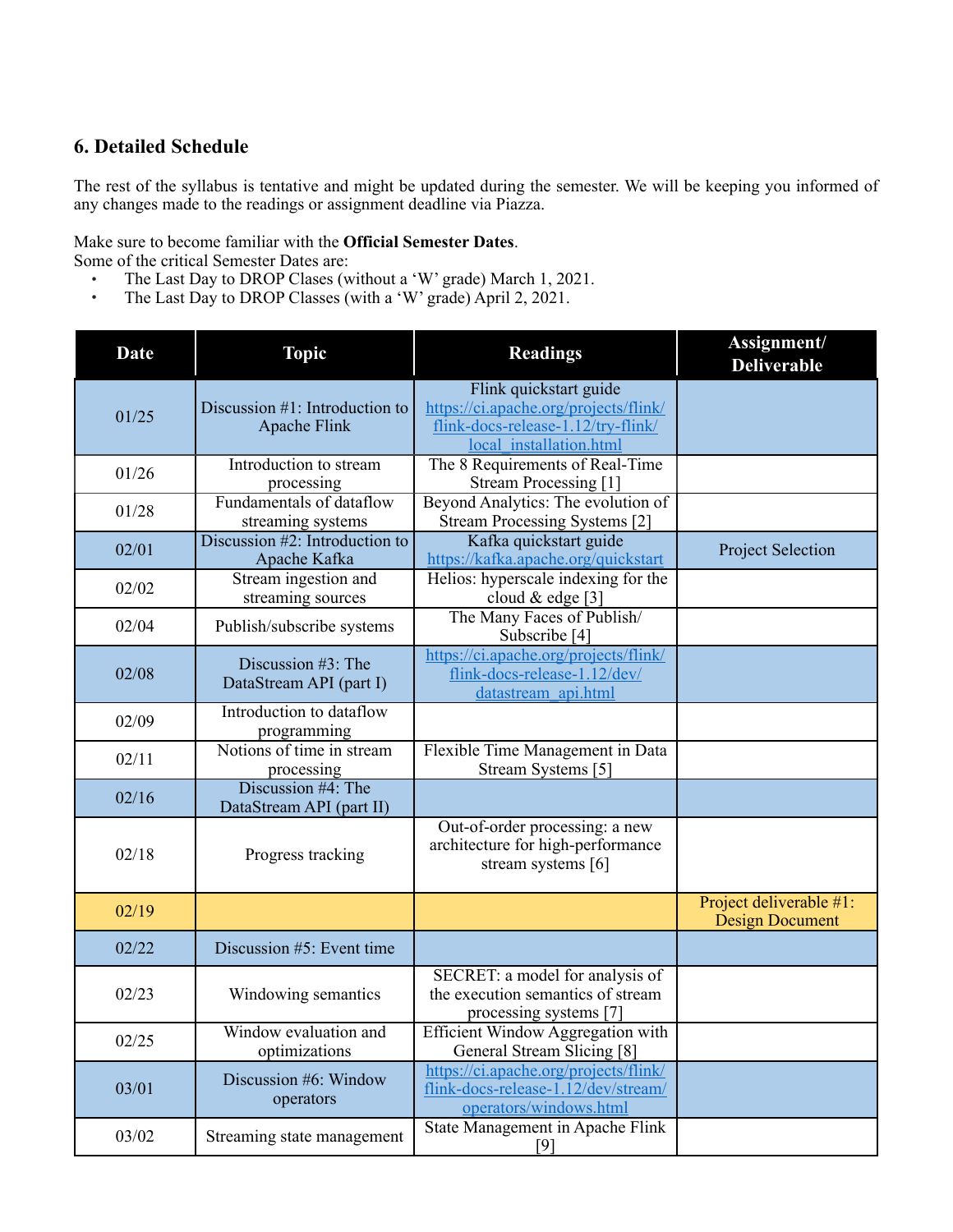| <b>Date</b> | <b>Topic</b>                                             | <b>Readings</b>                                                                                                            | Assignment/<br><b>Deliverable</b>        |
|-------------|----------------------------------------------------------|----------------------------------------------------------------------------------------------------------------------------|------------------------------------------|
| 03/04       | High-availability and recovery<br>semantics              | High-availability algorithms for<br>distributed stream processing [10]                                                     |                                          |
| 03/08       | Discussion #7: State<br>management                       | https://ci.apache.org/projects/flink/<br>flink-docs-release-1.12/dev/stream/<br>state/state.html                           |                                          |
| 03/09       |                                                          |                                                                                                                            | Project deliverable #2:<br>Midterm demos |
| 03/11       | Distributed snapshots                                    | Lightweight Asynchronous<br><b>Snapshots for Distributed Dataflows</b><br>[11]                                             |                                          |
| 03/15       | Discussion #8: Checkpoints<br>and savepoints             | https://ci.apache.org/projects/flink/<br>flink-docs-release-1.12/dev/stream/<br>state/checkpointing.html                   |                                          |
| 03/16       | Exactly-once fault-tolerance                             | MillWheel: fault-tolerant stream<br>processing at internet scale<br>12                                                     |                                          |
| 03/18       | Flow control and back<br>pressure mechanisms             | A Survey on the Evolution of Stream<br>Processing Systems [13], Section 6.2                                                |                                          |
| 03/16       | Load shedding and<br>approximate stream<br>processing    | Staying FIT: efficient load shedding<br>techniques for distributed stream<br>processing [14]                               |                                          |
| 03/18       | <b>Wellness Day</b>                                      |                                                                                                                            |                                          |
| 03/22       | Discussion #9:<br>Reconfiguration and<br>upgrading       | https://ci.apache.org/projects/flink/<br>flink-docs-release-1.12/ops/<br>upgrading.html                                    |                                          |
| 03/23       | Elasticity and state migration                           | Three steps is all you need: fast,<br>accurate, automatic scaling decisions<br>for distributed streaming dataflows<br>[15] |                                          |
| 03/25       | Streaming query optimization                             | A catalog of stream processing<br>optimizations [16]                                                                       |                                          |
| 03/29       | Discussion #10: Metrics and<br>monitoring                | https://ci.apache.org/projects/flink/<br>flink-docs-release-1.12/ops/<br>metrics.html                                      | Paper reviews and<br>presentations       |
| 03/30       | Skew mitigation and<br>streaming partitioning            | The power of both choices: Practical<br>load balancing for distributed stream<br>processing engines [17]                   |                                          |
| 04/01       | Stateful functions & event-<br>driven applications       | Cloudburst: Stateful Functions-as-a-<br>Service [18]                                                                       |                                          |
| 04/05       | Discussion $#11$ : Intro to<br><b>Stateful Functions</b> | https://ci.apache.org/projects/flink/<br>flink-statefun-docs-release-2.2/<br>getting-started/<br>java walkthrough.html     |                                          |
| 04/06       | Microservice architectures                               | FIRM: An Intelligent Fine-grained<br><b>Resource Management Framework</b><br>for SLO-Oriented Microservices<br>[19]        |                                          |
| 04/08       | <b>Transactional stateful</b><br>functions               | Fault-tolerant and transactional<br>stateful serverless workflows [20]                                                     |                                          |
| 04/12       | Discussion #12: Group project<br>mentoring               |                                                                                                                            |                                          |